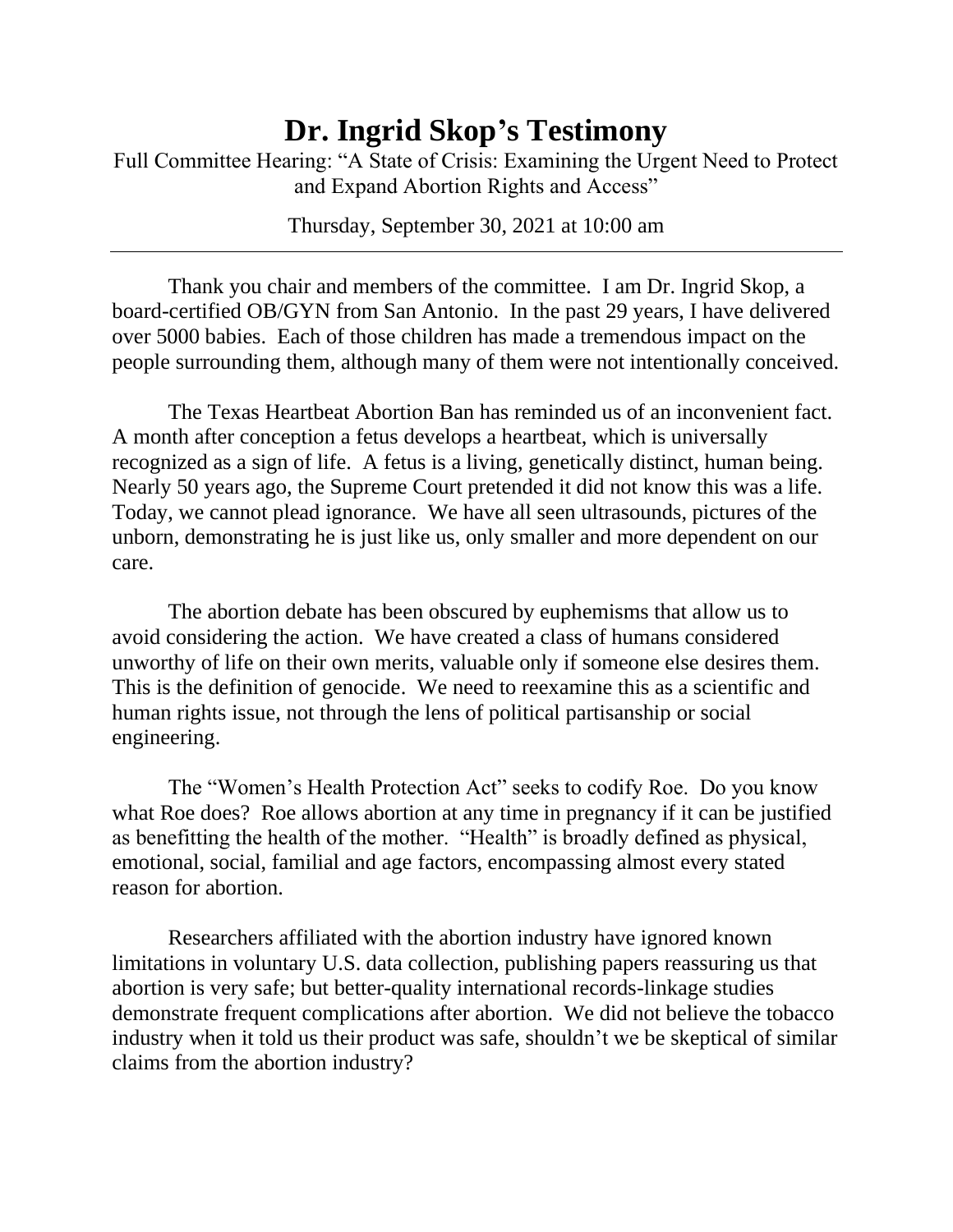About 86,000 abortions occur yearly after the first trimester, when the unborn human might feel pain, and about 11,000 occur after he can survive if separated from his mother. We are one of only seven countries worldwide that will allow an elective abortion after viability, even though 2/3 of Americans support restrictions after the first trimester. A complicated D&E "dismemberment" abortion may cause uterine damage or incomplete tissue removal leading to hemorrhage, infection and even death. As a resident, I will never forget a young Hispanic mother clinging to my hand in the ICU, pleading with me not to let her die, as her body succumbed to overwhelming sepsis from a late-term abortion.

Subsequent pregnancies are also at risk if instrumental uterine damage leads to abnormal placental attachment or cervical damage causes preterm delivery. Abortion harms the emotional health of some woman, leading to depression, anxiety, substance abuse and even suicide. Surely, we can acknowledge that not every woman will benefit from this decision.

I have seen many women coerced into abortions. A young Black patient tearfully recalled how her mother forced her to undergo an abortion at five months gestation. Now pregnant again, her boyfriend told her she could not return home until she ended her pregnancy. She strongly desired both of her children. Does she have a choice?

Children born to unmarried mothers have increased from 11% to 40% since Roe and this number reaches 67% in the Black community. The narrative of "Her body, her choice" has apparently led many men to believe that the decision to bear a child belongs to the woman alone, causing them to neglect their responsibilities as fathers.

This is how my pro-life commitment to women and children looks in Texas: I am the medical director of four pregnancy care centers that provide free ultrasounds, sexually transmitted infection testing and treatment, and resources to women in crisis pregnancies. Any Woman Can provides free mental health counseling. The Source's three medical clinics provide full women's health care, including contraception, and counseling to promote strong relationships and healthy sexual behavior. We aim to impact the upstream determinants of health that may eventually lead a woman to the crisis of an unintended pregnancy and abortion.

Abortion is not a choice to be celebrated, but a decision to be grieved. Children are not a burden to be disposed of, but a beautiful addition to the life of a